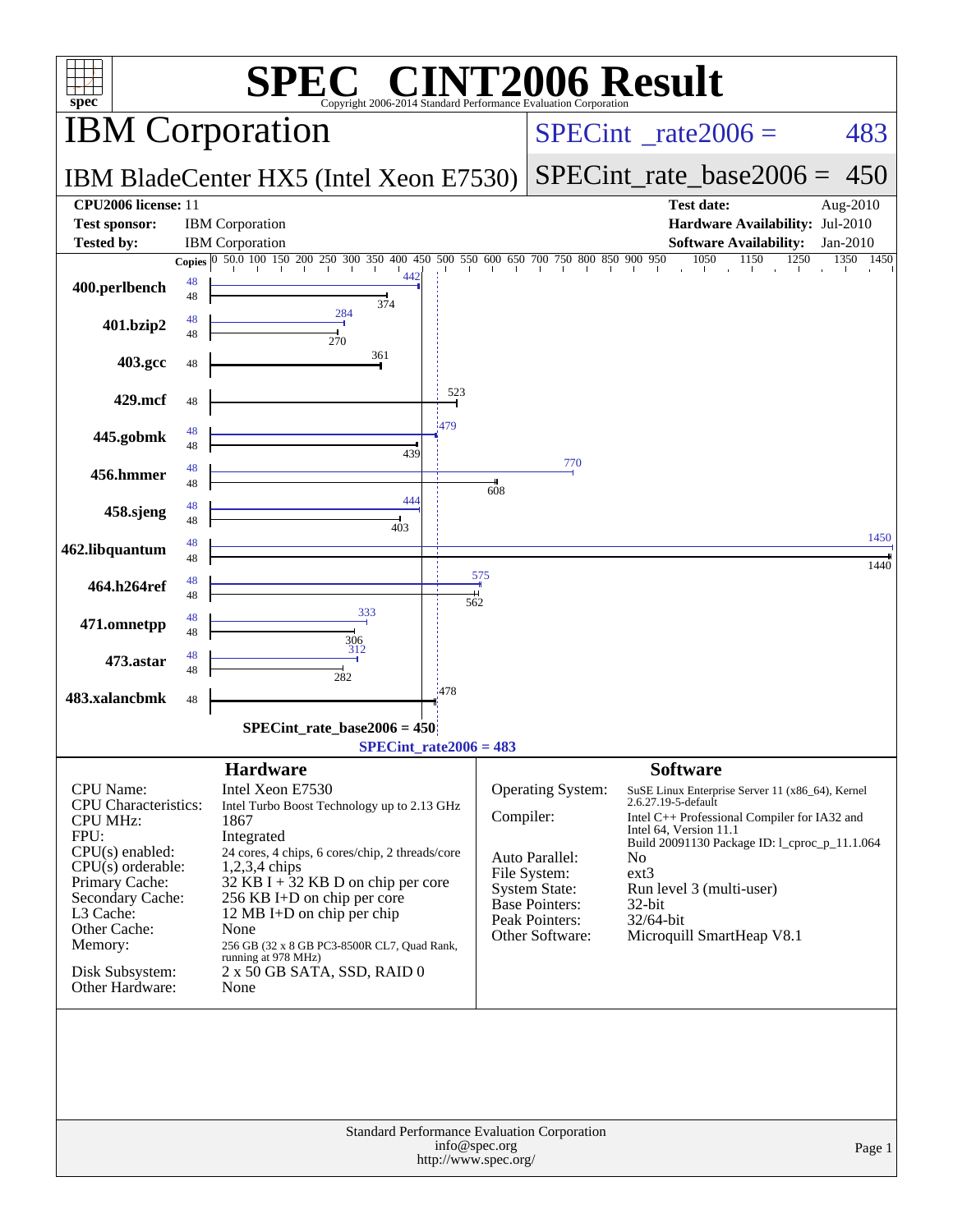

# IBM Corporation

### SPECint rate $2006 = 483$

IBM BladeCenter HX5 (Intel Xeon E7530) [SPECint\\_rate\\_base2006 =](http://www.spec.org/auto/cpu2006/Docs/result-fields.html#SPECintratebase2006) 450

#### **[CPU2006 license:](http://www.spec.org/auto/cpu2006/Docs/result-fields.html#CPU2006license)** 11 **[Test date:](http://www.spec.org/auto/cpu2006/Docs/result-fields.html#Testdate)** Aug-2010

**[Test sponsor:](http://www.spec.org/auto/cpu2006/Docs/result-fields.html#Testsponsor)** IBM Corporation **[Hardware Availability:](http://www.spec.org/auto/cpu2006/Docs/result-fields.html#HardwareAvailability)** Jul-2010 **[Tested by:](http://www.spec.org/auto/cpu2006/Docs/result-fields.html#Testedby)** IBM Corporation **[Software Availability:](http://www.spec.org/auto/cpu2006/Docs/result-fields.html#SoftwareAvailability)** Jan-2010

#### **[Results Table](http://www.spec.org/auto/cpu2006/Docs/result-fields.html#ResultsTable)**

|                  | <b>Base</b>   |                |       |                |            |                                                                                                          |       | <b>Peak</b>   |                |              |                |              |                |              |
|------------------|---------------|----------------|-------|----------------|------------|----------------------------------------------------------------------------------------------------------|-------|---------------|----------------|--------------|----------------|--------------|----------------|--------------|
| <b>Benchmark</b> | <b>Copies</b> | <b>Seconds</b> | Ratio | <b>Seconds</b> | Ratio      | <b>Seconds</b>                                                                                           | Ratio | <b>Copies</b> | <b>Seconds</b> | <b>Ratio</b> | <b>Seconds</b> | <b>Ratio</b> | <b>Seconds</b> | <b>Ratio</b> |
| 400.perlbench    | 48            | 1255           | 374   | 1246           | 376        | 1256                                                                                                     | 373   | 48            | 1058           | 443          | 1062           | 442          | 1066           | 440          |
| 401.bzip2        | 48            | 1720           | 269   | 1706           | 272        | 1713                                                                                                     | 270   | 48            | 1630           | 284          | 1630           | 284          | 1625           | 285          |
| 403.gcc          | 48            | 1064           | 363   | 1069           | 361        | 1073                                                                                                     | 360l  | 48            | 1064           | 363          | 1069           | 361          | 1073           | 360          |
| $429$ .mcf       | 48            | 835            | 524   | 837            | 523        | 837                                                                                                      | 523   | 48            | 835            | 524          | 837            | 523          | 837            | 523          |
| $445$ .gobmk     | 48            | 1148           | 439   | 1151           | 437        | 1144                                                                                                     | 440I  | 48            | 1054           | 478          | 1050           | 480          | 1051           | 479          |
| 456.hmmer        | 48            | 737            | 608   | 742            | 604        | 735                                                                                                      | 609   | 48            | 581            | 770          | 581            | 770          | 581            | 770          |
| $458$ .sjeng     | 48            | 1443           | 403   | 1440           | 403        | 1439                                                                                                     | 404   | 48            | 1308           | 444          | 1309           | 444          | 1307           | 445          |
| 462.libquantum   | 48            | 690            | 1440  | 690            | 1440       | 688                                                                                                      | 1450  | 48            | 686            | 1450         | 687            | 1450         | 686            | 1450         |
| 464.h264ref      | 48            | 1894           | 561   | 1891           | 562        | 1865                                                                                                     | 570   | 48            | 1847           | 575          | 1848           | 575          | 1861           | 571          |
| 471.omnetpp      | 48            | 981            | 306   | 981            | <b>306</b> | 981                                                                                                      | 306   | 48            | 901            | 333          | 901            | 333          | 902            | 333          |
| $473$ . astar    | 48            | 1195           | 282   | 1197           | 282        | 1194                                                                                                     | 282   | 48            | 1079           | 312          | 1081           | 312          | 1079           | 312          |
| 483.xalancbmk    | 48            | 693            | 478   | 696            | 476        | 692                                                                                                      | 479   | 48            | 693            | 478          | 696            | 476          | 692            | 479          |
|                  |               |                |       |                |            | Results appear in the order in which they were run. Bold underlined text indicates a median measurement. |       |               |                |              |                |              |                |              |

#### **[Submit Notes](http://www.spec.org/auto/cpu2006/Docs/result-fields.html#SubmitNotes)**

The config file option 'submit' was used. numactl was used to bind copies to the cores

### **[Operating System Notes](http://www.spec.org/auto/cpu2006/Docs/result-fields.html#OperatingSystemNotes)**

echo 1 > /proc/sys/vm/zone\_reclaim\_mode

### **[Platform Notes](http://www.spec.org/auto/cpu2006/Docs/result-fields.html#PlatformNotes)**

Turbo Boost set to Traditional

#### **[General Notes](http://www.spec.org/auto/cpu2006/Docs/result-fields.html#GeneralNotes)**

 'ulimit -s unlimited' was used to set the stack size to unlimited prior to run Binaries were compiled on SLES 10 with Binutils 2.18.50.0.7.20080502

## **[Base Compiler Invocation](http://www.spec.org/auto/cpu2006/Docs/result-fields.html#BaseCompilerInvocation)**

[C benchmarks](http://www.spec.org/auto/cpu2006/Docs/result-fields.html#Cbenchmarks): [icc -m32](http://www.spec.org/cpu2006/results/res2010q3/cpu2006-20100817-12996.flags.html#user_CCbase_intel_icc_32bit_5ff4a39e364c98233615fdd38438c6f2)

[C++ benchmarks:](http://www.spec.org/auto/cpu2006/Docs/result-fields.html#CXXbenchmarks) [icpc -m32](http://www.spec.org/cpu2006/results/res2010q3/cpu2006-20100817-12996.flags.html#user_CXXbase_intel_icpc_32bit_4e5a5ef1a53fd332b3c49e69c3330699)

> Standard Performance Evaluation Corporation [info@spec.org](mailto:info@spec.org) <http://www.spec.org/>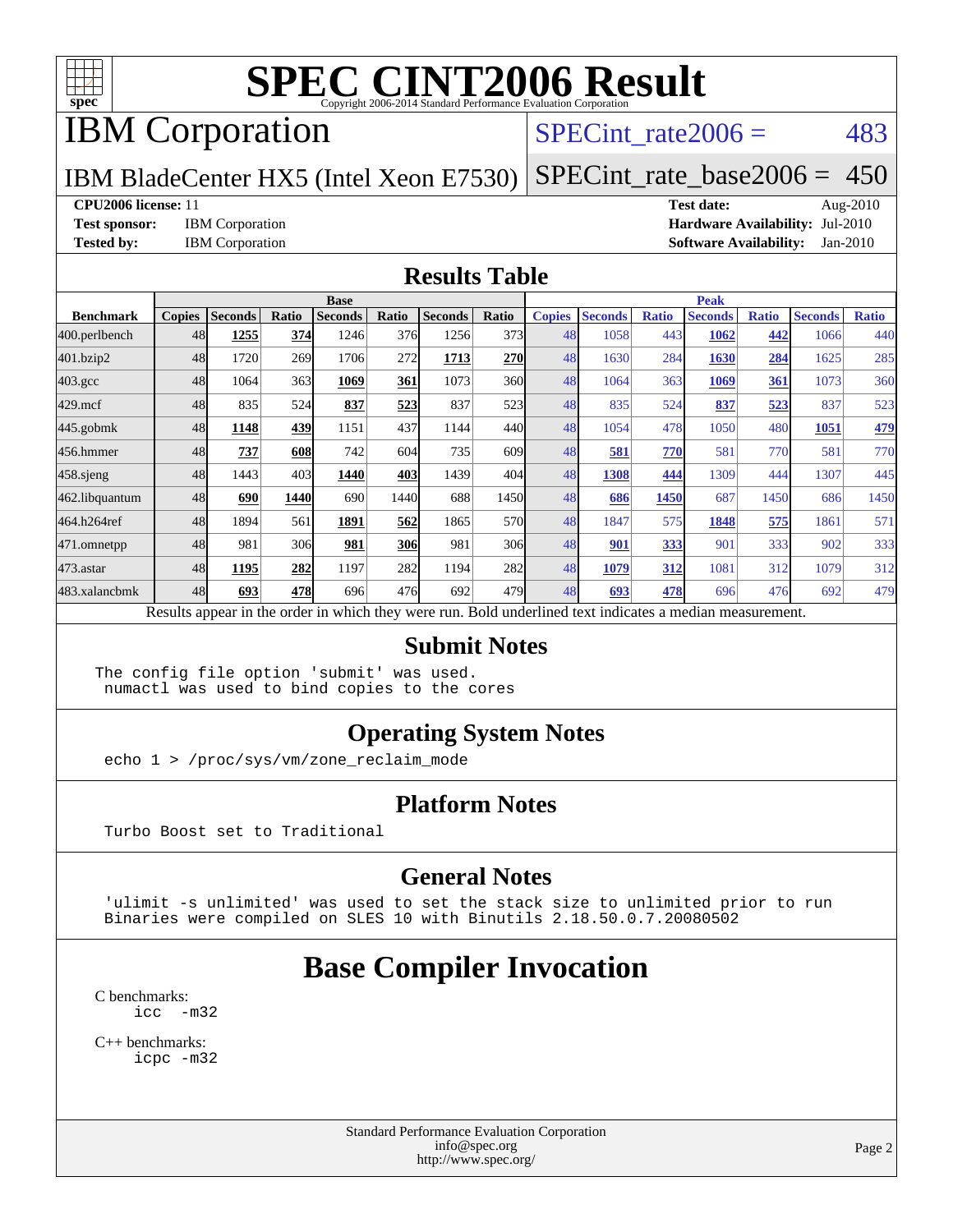

IBM Corporation

SPECint rate $2006 = 483$ 

IBM BladeCenter HX5 (Intel Xeon E7530) [SPECint\\_rate\\_base2006 =](http://www.spec.org/auto/cpu2006/Docs/result-fields.html#SPECintratebase2006) 450

**[Test sponsor:](http://www.spec.org/auto/cpu2006/Docs/result-fields.html#Testsponsor)** IBM Corporation **[Hardware Availability:](http://www.spec.org/auto/cpu2006/Docs/result-fields.html#HardwareAvailability)** Jul-2010 **[Tested by:](http://www.spec.org/auto/cpu2006/Docs/result-fields.html#Testedby)** IBM Corporation **[Software Availability:](http://www.spec.org/auto/cpu2006/Docs/result-fields.html#SoftwareAvailability)** Jan-2010

**[CPU2006 license:](http://www.spec.org/auto/cpu2006/Docs/result-fields.html#CPU2006license)** 11 **[Test date:](http://www.spec.org/auto/cpu2006/Docs/result-fields.html#Testdate)** Aug-2010

## **[Base Portability Flags](http://www.spec.org/auto/cpu2006/Docs/result-fields.html#BasePortabilityFlags)**

 400.perlbench: [-DSPEC\\_CPU\\_LINUX\\_IA32](http://www.spec.org/cpu2006/results/res2010q3/cpu2006-20100817-12996.flags.html#b400.perlbench_baseCPORTABILITY_DSPEC_CPU_LINUX_IA32) 462.libquantum: [-DSPEC\\_CPU\\_LINUX](http://www.spec.org/cpu2006/results/res2010q3/cpu2006-20100817-12996.flags.html#b462.libquantum_baseCPORTABILITY_DSPEC_CPU_LINUX) 483.xalancbmk: [-DSPEC\\_CPU\\_LINUX](http://www.spec.org/cpu2006/results/res2010q3/cpu2006-20100817-12996.flags.html#b483.xalancbmk_baseCXXPORTABILITY_DSPEC_CPU_LINUX)

**[Base Optimization Flags](http://www.spec.org/auto/cpu2006/Docs/result-fields.html#BaseOptimizationFlags)**

[C benchmarks](http://www.spec.org/auto/cpu2006/Docs/result-fields.html#Cbenchmarks):

[-xSSE4.2](http://www.spec.org/cpu2006/results/res2010q3/cpu2006-20100817-12996.flags.html#user_CCbase_f-xSSE42_f91528193cf0b216347adb8b939d4107) [-ipo](http://www.spec.org/cpu2006/results/res2010q3/cpu2006-20100817-12996.flags.html#user_CCbase_f-ipo) [-O3](http://www.spec.org/cpu2006/results/res2010q3/cpu2006-20100817-12996.flags.html#user_CCbase_f-O3) [-no-prec-div](http://www.spec.org/cpu2006/results/res2010q3/cpu2006-20100817-12996.flags.html#user_CCbase_f-no-prec-div) [-static](http://www.spec.org/cpu2006/results/res2010q3/cpu2006-20100817-12996.flags.html#user_CCbase_f-static) [-opt-prefetch](http://www.spec.org/cpu2006/results/res2010q3/cpu2006-20100817-12996.flags.html#user_CCbase_f-opt-prefetch)

[C++ benchmarks:](http://www.spec.org/auto/cpu2006/Docs/result-fields.html#CXXbenchmarks)

[-xSSE4.2](http://www.spec.org/cpu2006/results/res2010q3/cpu2006-20100817-12996.flags.html#user_CXXbase_f-xSSE42_f91528193cf0b216347adb8b939d4107) [-ipo](http://www.spec.org/cpu2006/results/res2010q3/cpu2006-20100817-12996.flags.html#user_CXXbase_f-ipo) [-O3](http://www.spec.org/cpu2006/results/res2010q3/cpu2006-20100817-12996.flags.html#user_CXXbase_f-O3) [-no-prec-div](http://www.spec.org/cpu2006/results/res2010q3/cpu2006-20100817-12996.flags.html#user_CXXbase_f-no-prec-div) [-opt-prefetch](http://www.spec.org/cpu2006/results/res2010q3/cpu2006-20100817-12996.flags.html#user_CXXbase_f-opt-prefetch) [-Wl,-z,muldefs](http://www.spec.org/cpu2006/results/res2010q3/cpu2006-20100817-12996.flags.html#user_CXXbase_link_force_multiple1_74079c344b956b9658436fd1b6dd3a8a) [-L/home/cmplr/usr3/alrahate/cpu2006.1.1.ic11.1/libic11.1-32bit -lsmartheap](http://www.spec.org/cpu2006/results/res2010q3/cpu2006-20100817-12996.flags.html#user_CXXbase_SmartHeap_d86dffe4a79b79ef8890d5cce17030c3)

## **[Base Other Flags](http://www.spec.org/auto/cpu2006/Docs/result-fields.html#BaseOtherFlags)**

[C benchmarks](http://www.spec.org/auto/cpu2006/Docs/result-fields.html#Cbenchmarks):

403.gcc: [-Dalloca=\\_alloca](http://www.spec.org/cpu2006/results/res2010q3/cpu2006-20100817-12996.flags.html#b403.gcc_baseEXTRA_CFLAGS_Dalloca_be3056838c12de2578596ca5467af7f3)

## **[Peak Compiler Invocation](http://www.spec.org/auto/cpu2006/Docs/result-fields.html#PeakCompilerInvocation)**

[C benchmarks \(except as noted below\)](http://www.spec.org/auto/cpu2006/Docs/result-fields.html#Cbenchmarksexceptasnotedbelow):

[icc -m32](http://www.spec.org/cpu2006/results/res2010q3/cpu2006-20100817-12996.flags.html#user_CCpeak_intel_icc_32bit_5ff4a39e364c98233615fdd38438c6f2)

401.bzip2: [icc -m64](http://www.spec.org/cpu2006/results/res2010q3/cpu2006-20100817-12996.flags.html#user_peakCCLD401_bzip2_intel_icc_64bit_bda6cc9af1fdbb0edc3795bac97ada53)

456.hmmer: [icc -m64](http://www.spec.org/cpu2006/results/res2010q3/cpu2006-20100817-12996.flags.html#user_peakCCLD456_hmmer_intel_icc_64bit_bda6cc9af1fdbb0edc3795bac97ada53)

458.sjeng: [icc -m64](http://www.spec.org/cpu2006/results/res2010q3/cpu2006-20100817-12996.flags.html#user_peakCCLD458_sjeng_intel_icc_64bit_bda6cc9af1fdbb0edc3795bac97ada53)

462.libquantum: [icc -m64](http://www.spec.org/cpu2006/results/res2010q3/cpu2006-20100817-12996.flags.html#user_peakCCLD462_libquantum_intel_icc_64bit_bda6cc9af1fdbb0edc3795bac97ada53)

[C++ benchmarks \(except as noted below\):](http://www.spec.org/auto/cpu2006/Docs/result-fields.html#CXXbenchmarksexceptasnotedbelow) [icpc -m32](http://www.spec.org/cpu2006/results/res2010q3/cpu2006-20100817-12996.flags.html#user_CXXpeak_intel_icpc_32bit_4e5a5ef1a53fd332b3c49e69c3330699)

473.astar: [icpc -m64](http://www.spec.org/cpu2006/results/res2010q3/cpu2006-20100817-12996.flags.html#user_peakCXXLD473_astar_intel_icpc_64bit_fc66a5337ce925472a5c54ad6a0de310)

## **[Peak Portability Flags](http://www.spec.org/auto/cpu2006/Docs/result-fields.html#PeakPortabilityFlags)**

 400.perlbench: [-DSPEC\\_CPU\\_LINUX\\_IA32](http://www.spec.org/cpu2006/results/res2010q3/cpu2006-20100817-12996.flags.html#b400.perlbench_peakCPORTABILITY_DSPEC_CPU_LINUX_IA32) 401.bzip2: [-DSPEC\\_CPU\\_LP64](http://www.spec.org/cpu2006/results/res2010q3/cpu2006-20100817-12996.flags.html#suite_peakCPORTABILITY401_bzip2_DSPEC_CPU_LP64)

Continued on next page

Standard Performance Evaluation Corporation [info@spec.org](mailto:info@spec.org) <http://www.spec.org/>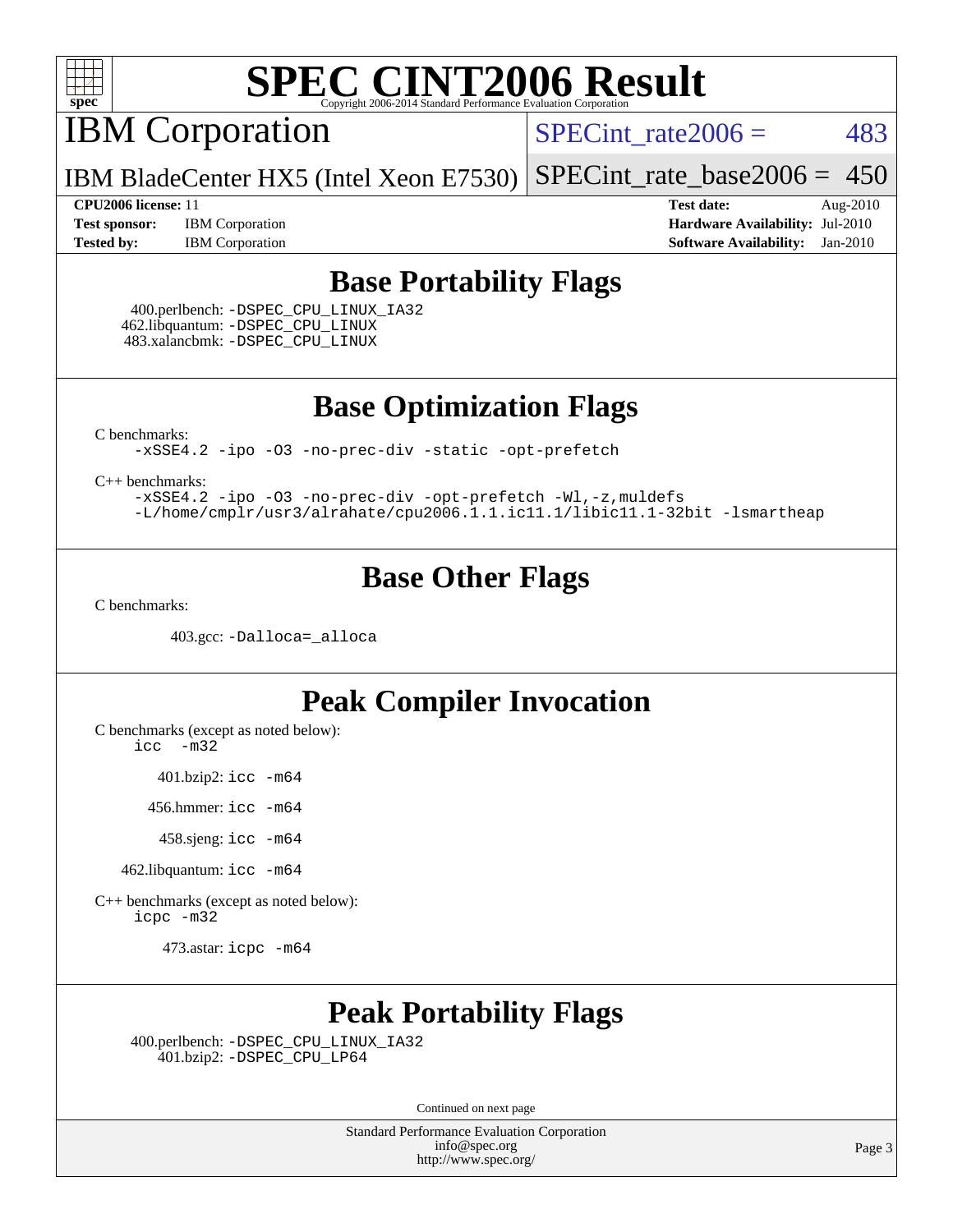

IBM Corporation

SPECint rate $2006 = 483$ 

IBM BladeCenter HX5 (Intel Xeon E7530) [SPECint\\_rate\\_base2006 =](http://www.spec.org/auto/cpu2006/Docs/result-fields.html#SPECintratebase2006)  $450$ 

**[Tested by:](http://www.spec.org/auto/cpu2006/Docs/result-fields.html#Testedby)** IBM Corporation **[Software Availability:](http://www.spec.org/auto/cpu2006/Docs/result-fields.html#SoftwareAvailability)** Jan-2010

**[CPU2006 license:](http://www.spec.org/auto/cpu2006/Docs/result-fields.html#CPU2006license)** 11 **[Test date:](http://www.spec.org/auto/cpu2006/Docs/result-fields.html#Testdate)** Aug-2010 **[Test sponsor:](http://www.spec.org/auto/cpu2006/Docs/result-fields.html#Testsponsor)** IBM Corporation **[Hardware Availability:](http://www.spec.org/auto/cpu2006/Docs/result-fields.html#HardwareAvailability)** Jul-2010

## **[Peak Portability Flags \(Continued\)](http://www.spec.org/auto/cpu2006/Docs/result-fields.html#PeakPortabilityFlags)**

 456.hmmer: [-DSPEC\\_CPU\\_LP64](http://www.spec.org/cpu2006/results/res2010q3/cpu2006-20100817-12996.flags.html#suite_peakCPORTABILITY456_hmmer_DSPEC_CPU_LP64) 458.sjeng: [-DSPEC\\_CPU\\_LP64](http://www.spec.org/cpu2006/results/res2010q3/cpu2006-20100817-12996.flags.html#suite_peakCPORTABILITY458_sjeng_DSPEC_CPU_LP64) 462.libquantum: [-DSPEC\\_CPU\\_LP64](http://www.spec.org/cpu2006/results/res2010q3/cpu2006-20100817-12996.flags.html#suite_peakCPORTABILITY462_libquantum_DSPEC_CPU_LP64) [-DSPEC\\_CPU\\_LINUX](http://www.spec.org/cpu2006/results/res2010q3/cpu2006-20100817-12996.flags.html#b462.libquantum_peakCPORTABILITY_DSPEC_CPU_LINUX) 473.astar: [-DSPEC\\_CPU\\_LP64](http://www.spec.org/cpu2006/results/res2010q3/cpu2006-20100817-12996.flags.html#suite_peakCXXPORTABILITY473_astar_DSPEC_CPU_LP64) 483.xalancbmk: [-DSPEC\\_CPU\\_LINUX](http://www.spec.org/cpu2006/results/res2010q3/cpu2006-20100817-12996.flags.html#b483.xalancbmk_peakCXXPORTABILITY_DSPEC_CPU_LINUX)

## **[Peak Optimization Flags](http://www.spec.org/auto/cpu2006/Docs/result-fields.html#PeakOptimizationFlags)**

[C benchmarks](http://www.spec.org/auto/cpu2006/Docs/result-fields.html#Cbenchmarks):

Standard Performance Evaluation Corporation [info@spec.org](mailto:info@spec.org) <http://www.spec.org/> Page 4 400.perlbench: [-xSSE4.2](http://www.spec.org/cpu2006/results/res2010q3/cpu2006-20100817-12996.flags.html#user_peakPASS2_CFLAGSPASS2_LDCFLAGS400_perlbench_f-xSSE42_f91528193cf0b216347adb8b939d4107)(pass 2) [-prof-gen](http://www.spec.org/cpu2006/results/res2010q3/cpu2006-20100817-12996.flags.html#user_peakPASS1_CFLAGSPASS1_LDCFLAGS400_perlbench_prof_gen_e43856698f6ca7b7e442dfd80e94a8fc)(pass 1) [-ipo](http://www.spec.org/cpu2006/results/res2010q3/cpu2006-20100817-12996.flags.html#user_peakPASS2_CFLAGSPASS2_LDCFLAGS400_perlbench_f-ipo)(pass 2) [-O3](http://www.spec.org/cpu2006/results/res2010q3/cpu2006-20100817-12996.flags.html#user_peakPASS2_CFLAGSPASS2_LDCFLAGS400_perlbench_f-O3)(pass 2) [-no-prec-div](http://www.spec.org/cpu2006/results/res2010q3/cpu2006-20100817-12996.flags.html#user_peakPASS2_CFLAGSPASS2_LDCFLAGS400_perlbench_f-no-prec-div)(pass 2) [-static](http://www.spec.org/cpu2006/results/res2010q3/cpu2006-20100817-12996.flags.html#user_peakPASS2_CFLAGSPASS2_LDCFLAGS400_perlbench_f-static)(pass 2) [-prof-use](http://www.spec.org/cpu2006/results/res2010q3/cpu2006-20100817-12996.flags.html#user_peakPASS2_CFLAGSPASS2_LDCFLAGS400_perlbench_prof_use_bccf7792157ff70d64e32fe3e1250b55)(pass 2) [-ansi-alias](http://www.spec.org/cpu2006/results/res2010q3/cpu2006-20100817-12996.flags.html#user_peakCOPTIMIZE400_perlbench_f-ansi-alias) 401.bzip2: [-xSSE4.2](http://www.spec.org/cpu2006/results/res2010q3/cpu2006-20100817-12996.flags.html#user_peakPASS2_CFLAGSPASS2_LDCFLAGS401_bzip2_f-xSSE42_f91528193cf0b216347adb8b939d4107)(pass 2) [-prof-gen](http://www.spec.org/cpu2006/results/res2010q3/cpu2006-20100817-12996.flags.html#user_peakPASS1_CFLAGSPASS1_LDCFLAGS401_bzip2_prof_gen_e43856698f6ca7b7e442dfd80e94a8fc)(pass 1) [-ipo](http://www.spec.org/cpu2006/results/res2010q3/cpu2006-20100817-12996.flags.html#user_peakPASS2_CFLAGSPASS2_LDCFLAGS401_bzip2_f-ipo)(pass 2) [-O3](http://www.spec.org/cpu2006/results/res2010q3/cpu2006-20100817-12996.flags.html#user_peakPASS2_CFLAGSPASS2_LDCFLAGS401_bzip2_f-O3)(pass 2) [-no-prec-div](http://www.spec.org/cpu2006/results/res2010q3/cpu2006-20100817-12996.flags.html#user_peakPASS2_CFLAGSPASS2_LDCFLAGS401_bzip2_f-no-prec-div)(pass 2) [-static](http://www.spec.org/cpu2006/results/res2010q3/cpu2006-20100817-12996.flags.html#user_peakPASS2_CFLAGSPASS2_LDCFLAGS401_bzip2_f-static)(pass 2) [-prof-use](http://www.spec.org/cpu2006/results/res2010q3/cpu2006-20100817-12996.flags.html#user_peakPASS2_CFLAGSPASS2_LDCFLAGS401_bzip2_prof_use_bccf7792157ff70d64e32fe3e1250b55)(pass 2) [-opt-prefetch](http://www.spec.org/cpu2006/results/res2010q3/cpu2006-20100817-12996.flags.html#user_peakCOPTIMIZE401_bzip2_f-opt-prefetch) [-ansi-alias](http://www.spec.org/cpu2006/results/res2010q3/cpu2006-20100817-12996.flags.html#user_peakCOPTIMIZE401_bzip2_f-ansi-alias) [-auto-ilp32](http://www.spec.org/cpu2006/results/res2010q3/cpu2006-20100817-12996.flags.html#user_peakCOPTIMIZE401_bzip2_f-auto-ilp32) 403.gcc: basepeak = yes  $429$ .mcf: basepeak = yes 445.gobmk: [-xSSE4.2](http://www.spec.org/cpu2006/results/res2010q3/cpu2006-20100817-12996.flags.html#user_peakPASS2_CFLAGSPASS2_LDCFLAGS445_gobmk_f-xSSE42_f91528193cf0b216347adb8b939d4107)(pass 2) [-prof-gen](http://www.spec.org/cpu2006/results/res2010q3/cpu2006-20100817-12996.flags.html#user_peakPASS1_CFLAGSPASS1_LDCFLAGS445_gobmk_prof_gen_e43856698f6ca7b7e442dfd80e94a8fc)(pass 1) [-prof-use](http://www.spec.org/cpu2006/results/res2010q3/cpu2006-20100817-12996.flags.html#user_peakPASS2_CFLAGSPASS2_LDCFLAGS445_gobmk_prof_use_bccf7792157ff70d64e32fe3e1250b55)(pass 2) [-O2](http://www.spec.org/cpu2006/results/res2010q3/cpu2006-20100817-12996.flags.html#user_peakCOPTIMIZE445_gobmk_f-O2) [-ipo](http://www.spec.org/cpu2006/results/res2010q3/cpu2006-20100817-12996.flags.html#user_peakCOPTIMIZE445_gobmk_f-ipo) [-no-prec-div](http://www.spec.org/cpu2006/results/res2010q3/cpu2006-20100817-12996.flags.html#user_peakCOPTIMIZE445_gobmk_f-no-prec-div) [-ansi-alias](http://www.spec.org/cpu2006/results/res2010q3/cpu2006-20100817-12996.flags.html#user_peakCOPTIMIZE445_gobmk_f-ansi-alias) 456.hmmer: [-xSSE4.2](http://www.spec.org/cpu2006/results/res2010q3/cpu2006-20100817-12996.flags.html#user_peakCOPTIMIZE456_hmmer_f-xSSE42_f91528193cf0b216347adb8b939d4107) [-ipo](http://www.spec.org/cpu2006/results/res2010q3/cpu2006-20100817-12996.flags.html#user_peakCOPTIMIZE456_hmmer_f-ipo) [-O3](http://www.spec.org/cpu2006/results/res2010q3/cpu2006-20100817-12996.flags.html#user_peakCOPTIMIZE456_hmmer_f-O3) [-no-prec-div](http://www.spec.org/cpu2006/results/res2010q3/cpu2006-20100817-12996.flags.html#user_peakCOPTIMIZE456_hmmer_f-no-prec-div) [-static](http://www.spec.org/cpu2006/results/res2010q3/cpu2006-20100817-12996.flags.html#user_peakCOPTIMIZE456_hmmer_f-static) [-unroll2](http://www.spec.org/cpu2006/results/res2010q3/cpu2006-20100817-12996.flags.html#user_peakCOPTIMIZE456_hmmer_f-unroll_784dae83bebfb236979b41d2422d7ec2) [-ansi-alias](http://www.spec.org/cpu2006/results/res2010q3/cpu2006-20100817-12996.flags.html#user_peakCOPTIMIZE456_hmmer_f-ansi-alias) [-auto-ilp32](http://www.spec.org/cpu2006/results/res2010q3/cpu2006-20100817-12996.flags.html#user_peakCOPTIMIZE456_hmmer_f-auto-ilp32) 458.sjeng: [-xSSE4.2](http://www.spec.org/cpu2006/results/res2010q3/cpu2006-20100817-12996.flags.html#user_peakPASS2_CFLAGSPASS2_LDCFLAGS458_sjeng_f-xSSE42_f91528193cf0b216347adb8b939d4107)(pass 2) [-prof-gen](http://www.spec.org/cpu2006/results/res2010q3/cpu2006-20100817-12996.flags.html#user_peakPASS1_CFLAGSPASS1_LDCFLAGS458_sjeng_prof_gen_e43856698f6ca7b7e442dfd80e94a8fc)(pass 1) [-ipo](http://www.spec.org/cpu2006/results/res2010q3/cpu2006-20100817-12996.flags.html#user_peakPASS2_CFLAGSPASS2_LDCFLAGS458_sjeng_f-ipo)(pass 2) [-O3](http://www.spec.org/cpu2006/results/res2010q3/cpu2006-20100817-12996.flags.html#user_peakPASS2_CFLAGSPASS2_LDCFLAGS458_sjeng_f-O3)(pass 2) [-no-prec-div](http://www.spec.org/cpu2006/results/res2010q3/cpu2006-20100817-12996.flags.html#user_peakPASS2_CFLAGSPASS2_LDCFLAGS458_sjeng_f-no-prec-div)(pass 2) [-static](http://www.spec.org/cpu2006/results/res2010q3/cpu2006-20100817-12996.flags.html#user_peakPASS2_CFLAGSPASS2_LDCFLAGS458_sjeng_f-static)(pass 2) [-prof-use](http://www.spec.org/cpu2006/results/res2010q3/cpu2006-20100817-12996.flags.html#user_peakPASS2_CFLAGSPASS2_LDCFLAGS458_sjeng_prof_use_bccf7792157ff70d64e32fe3e1250b55)(pass 2) [-unroll4](http://www.spec.org/cpu2006/results/res2010q3/cpu2006-20100817-12996.flags.html#user_peakCOPTIMIZE458_sjeng_f-unroll_4e5e4ed65b7fd20bdcd365bec371b81f) [-auto-ilp32](http://www.spec.org/cpu2006/results/res2010q3/cpu2006-20100817-12996.flags.html#user_peakCOPTIMIZE458_sjeng_f-auto-ilp32) 462.libquantum: [-xSSE4.2](http://www.spec.org/cpu2006/results/res2010q3/cpu2006-20100817-12996.flags.html#user_peakCOPTIMIZE462_libquantum_f-xSSE42_f91528193cf0b216347adb8b939d4107) [-ipo](http://www.spec.org/cpu2006/results/res2010q3/cpu2006-20100817-12996.flags.html#user_peakCOPTIMIZE462_libquantum_f-ipo) [-O3](http://www.spec.org/cpu2006/results/res2010q3/cpu2006-20100817-12996.flags.html#user_peakCOPTIMIZE462_libquantum_f-O3) [-no-prec-div](http://www.spec.org/cpu2006/results/res2010q3/cpu2006-20100817-12996.flags.html#user_peakCOPTIMIZE462_libquantum_f-no-prec-div) [-static](http://www.spec.org/cpu2006/results/res2010q3/cpu2006-20100817-12996.flags.html#user_peakCOPTIMIZE462_libquantum_f-static) [-auto-ilp32](http://www.spec.org/cpu2006/results/res2010q3/cpu2006-20100817-12996.flags.html#user_peakCOPTIMIZE462_libquantum_f-auto-ilp32) [-opt-prefetch](http://www.spec.org/cpu2006/results/res2010q3/cpu2006-20100817-12996.flags.html#user_peakCOPTIMIZE462_libquantum_f-opt-prefetch) 464.h264ref: [-xSSE4.2](http://www.spec.org/cpu2006/results/res2010q3/cpu2006-20100817-12996.flags.html#user_peakPASS2_CFLAGSPASS2_LDCFLAGS464_h264ref_f-xSSE42_f91528193cf0b216347adb8b939d4107)(pass 2) [-prof-gen](http://www.spec.org/cpu2006/results/res2010q3/cpu2006-20100817-12996.flags.html#user_peakPASS1_CFLAGSPASS1_LDCFLAGS464_h264ref_prof_gen_e43856698f6ca7b7e442dfd80e94a8fc)(pass 1) [-ipo](http://www.spec.org/cpu2006/results/res2010q3/cpu2006-20100817-12996.flags.html#user_peakPASS2_CFLAGSPASS2_LDCFLAGS464_h264ref_f-ipo)(pass 2) [-O3](http://www.spec.org/cpu2006/results/res2010q3/cpu2006-20100817-12996.flags.html#user_peakPASS2_CFLAGSPASS2_LDCFLAGS464_h264ref_f-O3)(pass 2) [-no-prec-div](http://www.spec.org/cpu2006/results/res2010q3/cpu2006-20100817-12996.flags.html#user_peakPASS2_CFLAGSPASS2_LDCFLAGS464_h264ref_f-no-prec-div)(pass 2) [-static](http://www.spec.org/cpu2006/results/res2010q3/cpu2006-20100817-12996.flags.html#user_peakPASS2_CFLAGSPASS2_LDCFLAGS464_h264ref_f-static)(pass 2) [-prof-use](http://www.spec.org/cpu2006/results/res2010q3/cpu2006-20100817-12996.flags.html#user_peakPASS2_CFLAGSPASS2_LDCFLAGS464_h264ref_prof_use_bccf7792157ff70d64e32fe3e1250b55)(pass 2) [-unroll2](http://www.spec.org/cpu2006/results/res2010q3/cpu2006-20100817-12996.flags.html#user_peakCOPTIMIZE464_h264ref_f-unroll_784dae83bebfb236979b41d2422d7ec2) [-ansi-alias](http://www.spec.org/cpu2006/results/res2010q3/cpu2006-20100817-12996.flags.html#user_peakCOPTIMIZE464_h264ref_f-ansi-alias) [C++ benchmarks:](http://www.spec.org/auto/cpu2006/Docs/result-fields.html#CXXbenchmarks) 471.omnetpp: [-xSSE4.2](http://www.spec.org/cpu2006/results/res2010q3/cpu2006-20100817-12996.flags.html#user_peakPASS2_CXXFLAGSPASS2_LDCXXFLAGS471_omnetpp_f-xSSE42_f91528193cf0b216347adb8b939d4107)(pass 2) [-prof-gen](http://www.spec.org/cpu2006/results/res2010q3/cpu2006-20100817-12996.flags.html#user_peakPASS1_CXXFLAGSPASS1_LDCXXFLAGS471_omnetpp_prof_gen_e43856698f6ca7b7e442dfd80e94a8fc)(pass 1) [-ipo](http://www.spec.org/cpu2006/results/res2010q3/cpu2006-20100817-12996.flags.html#user_peakPASS2_CXXFLAGSPASS2_LDCXXFLAGS471_omnetpp_f-ipo)(pass 2) [-O3](http://www.spec.org/cpu2006/results/res2010q3/cpu2006-20100817-12996.flags.html#user_peakPASS2_CXXFLAGSPASS2_LDCXXFLAGS471_omnetpp_f-O3)(pass 2) [-no-prec-div](http://www.spec.org/cpu2006/results/res2010q3/cpu2006-20100817-12996.flags.html#user_peakPASS2_CXXFLAGSPASS2_LDCXXFLAGS471_omnetpp_f-no-prec-div)(pass 2) [-prof-use](http://www.spec.org/cpu2006/results/res2010q3/cpu2006-20100817-12996.flags.html#user_peakPASS2_CXXFLAGSPASS2_LDCXXFLAGS471_omnetpp_prof_use_bccf7792157ff70d64e32fe3e1250b55)(pass 2) [-ansi-alias](http://www.spec.org/cpu2006/results/res2010q3/cpu2006-20100817-12996.flags.html#user_peakCXXOPTIMIZE471_omnetpp_f-ansi-alias) [-opt-ra-region-strategy=block](http://www.spec.org/cpu2006/results/res2010q3/cpu2006-20100817-12996.flags.html#user_peakCXXOPTIMIZE471_omnetpp_f-opt-ra-region-strategy-block_a0a37c372d03933b2a18d4af463c1f69) [-Wl,-z,muldefs](http://www.spec.org/cpu2006/results/res2010q3/cpu2006-20100817-12996.flags.html#user_peakEXTRA_LDFLAGS471_omnetpp_link_force_multiple1_74079c344b956b9658436fd1b6dd3a8a) [-L/home/cmplr/usr3/alrahate/cpu2006.1.1.ic11.1/libic11.1-32bit -lsmartheap](http://www.spec.org/cpu2006/results/res2010q3/cpu2006-20100817-12996.flags.html#user_peakEXTRA_LIBS471_omnetpp_SmartHeap_d86dffe4a79b79ef8890d5cce17030c3)  $473.\text{astar: } -xSSE4$ .  $2(\text{pass 2})$   $-\text{prof-gen}(\text{pass 1})$   $-i\text{po}(\text{pass 2})$ [-O3](http://www.spec.org/cpu2006/results/res2010q3/cpu2006-20100817-12996.flags.html#user_peakPASS2_CXXFLAGSPASS2_LDCXXFLAGS473_astar_f-O3)(pass 2) [-no-prec-div](http://www.spec.org/cpu2006/results/res2010q3/cpu2006-20100817-12996.flags.html#user_peakPASS2_CXXFLAGSPASS2_LDCXXFLAGS473_astar_f-no-prec-div)(pass 2) [-prof-use](http://www.spec.org/cpu2006/results/res2010q3/cpu2006-20100817-12996.flags.html#user_peakPASS2_CXXFLAGSPASS2_LDCXXFLAGS473_astar_prof_use_bccf7792157ff70d64e32fe3e1250b55)(pass 2) [-ansi-alias](http://www.spec.org/cpu2006/results/res2010q3/cpu2006-20100817-12996.flags.html#user_peakCXXOPTIMIZE473_astar_f-ansi-alias) [-opt-ra-region-strategy=routine](http://www.spec.org/cpu2006/results/res2010q3/cpu2006-20100817-12996.flags.html#user_peakCXXOPTIMIZE473_astar_f-opt-ra-region-strategy-routine_ba086ea3b1d46a52e1238e2ca173ed44) [-Wl,-z,muldefs](http://www.spec.org/cpu2006/results/res2010q3/cpu2006-20100817-12996.flags.html#user_peakEXTRA_LDFLAGS473_astar_link_force_multiple1_74079c344b956b9658436fd1b6dd3a8a) Continued on next page